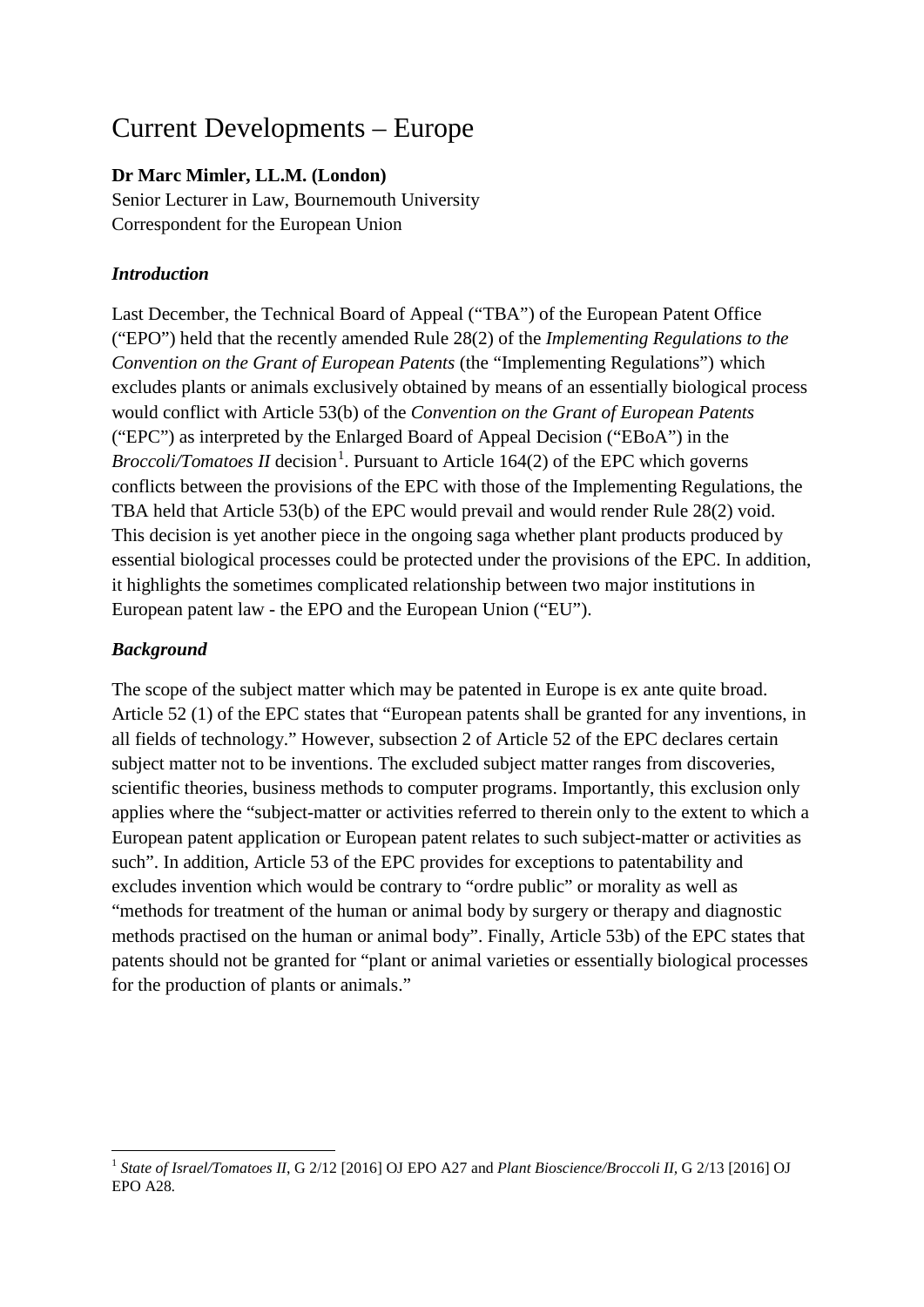The regulatory framework of the EU has had lesser impact on the law of patents in comparison to other fields of intellectual property. However, the Biotech Directive (the "Directive")<sup>[2](#page-1-0)</sup> has had substantial influence of the laws of EU Member States. The Directive regulates issues such as the patentability, the scope of protection of biotechnological patents as well as excluded subject matter. Its rules were also adopted within the framework of the EPC.<sup>[3](#page-1-1)</sup> All EU Member States are also Contracting Member States of the European Patent Organisation. The Directive's rules were therefore adopted in order to avoid discrepancies between the law of the EPC and that of EU Member States who were obliged to implement these rules. Article 4 of the Directive corresponds to Article 53(b) of the EPC and excludes essentially biological processes for producing plants and animals from patentability. However, products produced by such processes are not explicitly excluded.

### **The** *Broccoli/Tomato* **I and II decisions by the EBoA of the EPO**

The scope of the exclusion within Article 53(b) of the EPC has been the subject of two important decisions by the EBoA of the EPO. The consolidated decision *Broccoli I/ Tomato*   $I^4$  $I^4$  was based on the referral in T 83/0[5](#page-1-3)<sup>5</sup> which related to a method of obtaining particular broccoli lines and on the referral within  $T$  1242/0[6](#page-1-4)<sup>6</sup> relating to a method of breeding tomato plants which produce tomatoes with reduced fruit water content. The EBoA held that essentially biological processes which would make use of gene markers for selection could not be patented.

This decision was followed by the *Broccoli/Tomatoes II* decision on 25 March 2015. Again, the EBoA decided to elaborate on the points of law within one consolidated decision. It provided a lengthy discussion on the rules of interpretation with respect to Article 53(b) of the EPC stating that while "there is no general notion of an obligatorily restrictive construction of exceptions to patentability,"<sup>[7](#page-1-5)</sup> it held that the exclusion of Article 53(b) of the EPC would need to be interpreted narrowly. Consequently, the EBoA held that "the process exclusion of Article 53(b) of the EPC does not extend directly to a product claim or a product-by-process claim directed to plants or plant material such as a fruit, or to plant parts other than a plant variety."[8](#page-1-6)

#### **The Commission's Notice**

In the aftermath of the *Broccoli/Tomatoes II* decision, the European Parliament asked the European Commission (the "Commission") to review the patentability of products derived from essentially biological processes. The Commission issued a Notice<sup>[9](#page-1-7)</sup> which outlined its

<span id="page-1-0"></span><sup>&</sup>lt;sup>2</sup> Directive 98/44/EC of the European Parliament and of the Council of 6 July 1998 on the legal protection of biotechnological inventions [ 1998 ] OJ L213/13.

<span id="page-1-2"></span><span id="page-1-1"></span> $3$  Administrative Council Decision, OJ EPO 7/1999, 437–440.<br><sup>4</sup> Plant Bioscience/Broccoli, G 2/07 [2012] OJ EPO, 130 and State of Israel/Tomatoes, G 1/08 [2012] OJ EPO, 20.<br>
<sup>5</sup> Plant Bioscience/Broccoli, T 83/05 [2007] OJ EPO 644.<br>
<sup>6</sup> State of Israel/Tomatoes, T 1242/06 [2008] OJ EPO 523.<br>
<sup>7</sup> State of Israel/Tomatoes II, G 2/12 [2016] OJ EPO A27, 37.<br>
<sup>8</sup> State of Israel/Tomatoes II, G

<span id="page-1-3"></span>

<span id="page-1-4"></span>

<span id="page-1-5"></span>

<span id="page-1-6"></span>

<span id="page-1-7"></span>

*the Council on the legal protection of biotechnological inventions* (2016) OJ C411/3 (8 November 2016).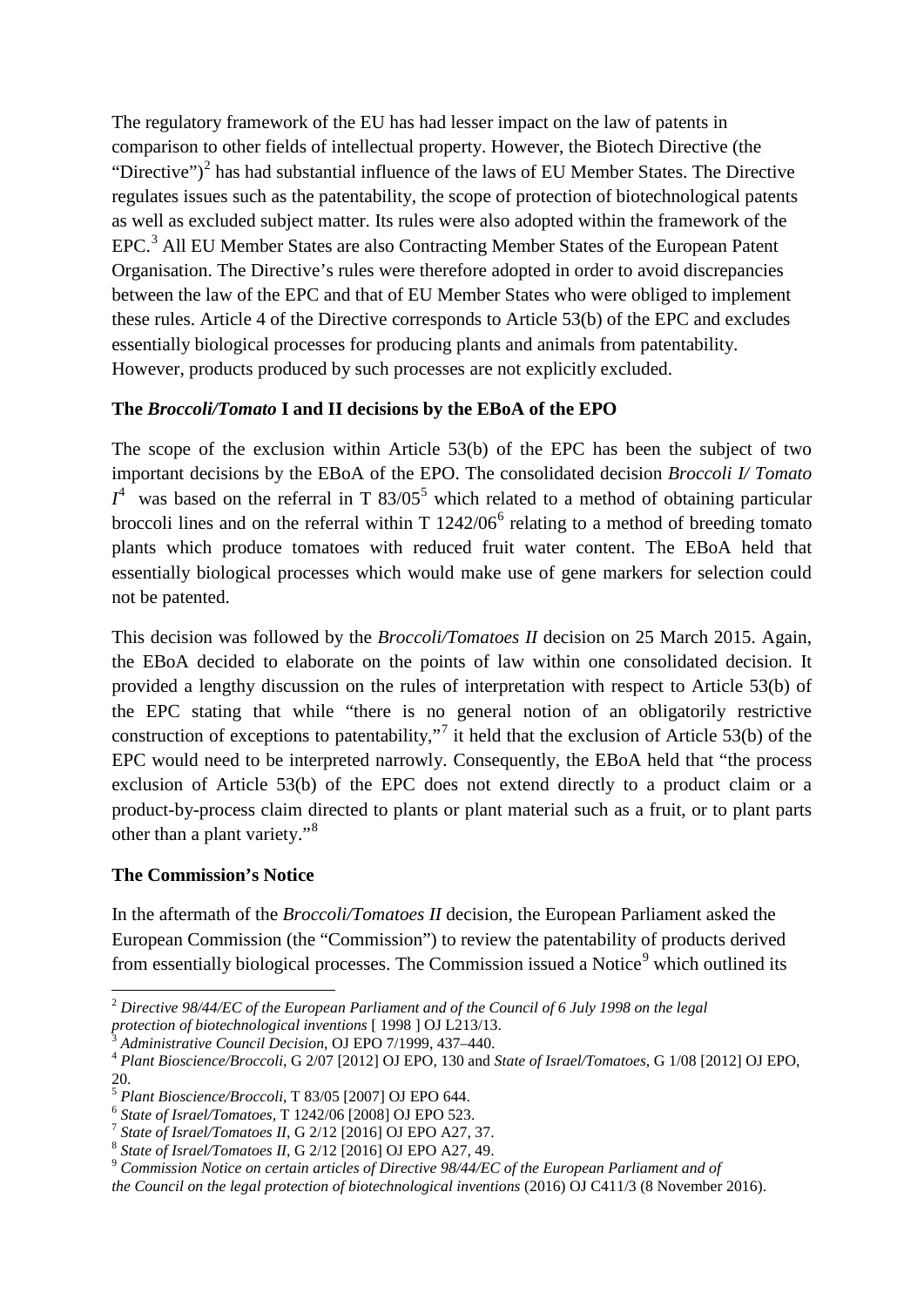view on the law on this issue. It referred to Articles 4 and 2 of the Directive and noted that the Directive was silent as to whether plants or plant material (e.g. fruits or seeds), or animals/animal material obtained through essentially biological processes, could be subject to patent protection.

As to the impact of the decision by the EBoA on its analysis of the issue at hand, the Commission provided following interesting statement:

*While these decisions of March 2015 are in line with the intentions of the drafters of the EPC, it is questionable whether the same result would have been reached in the EU context. Directive 98/44/EC does not distinguish between different layers of provisions, and its provisions should be interpreted together in their entirety. When trying to assess the intentions of the EU legislator when adopting the Directive, the relevant preparatory work to be taken into consideration is not the work which preceded the signature of the EPC in 1973, but that which relates to the adoption of the Directive.*[10](#page-2-0)

After a lengthy deliberation on the negotiation history and of the provisions of the Directive, the Commission found that the Directive would foresee that plants and animals derived from essentially biological processes should not be considered patentable. It stated "that the EU legislator's intention when adopting Directive 98/44/EC was to exclude from patentability products (plants/animals and plant/animal parts) that are obtained by means of essentially biological processes."[11](#page-2-1) This finding consequently conflicts with the views of the EBoA in *Broccoli/Tomatoes II*.

## **Amendments to the Implementing Regulations**

Following the Commission's Notice, the Administrative Council of the European Patent Organisation (the "Administrative Council"), which acts as the supervisory body of the EPO, amended Rule 28 of the Implementing Regulations in summer  $2017$ <sup>[12](#page-2-2)</sup> It added the following subsection to Rule 28:

(*2) Under Article 53(b), European patents shall not be granted in respect of plants or animals exclusively obtained by means of an essentially biological process.*

## **Decision T 1063/18**

The TBA was called to decide on the appeal against the decision of the Examining Division to refuse Syngenta's patent application. The invention in suit related to European patent application No. 12 756 468.0 called" New pepper plants and fruits with improved nutritional value". Claim 1 was directed to a "cultivated blocky fruit type pepper plant, bearing extreme

<span id="page-2-0"></span><sup>&</sup>lt;sup>10</sup> Commission Notice on certain articles of Directive 98/44/EC of the European Parliament and of<br>the Council on the legal protection of biotechnological inventions (2016) OJ C411/3 (8 November 2016) 5.

<span id="page-2-1"></span><sup>&</sup>lt;sup>11</sup> Commission Notice on certain articles of Directive 98/44/EC of the European Parliament and of<br>the Council on the legal protection of biotechnological inventions (2016) OJ C411/3 (8 November 2016) 7.

<span id="page-2-2"></span><sup>&</sup>lt;sup>12</sup> Decision of the Administrative Council of 29 June 2017 amending Rules 27 and 28 of the Implementing *Regulations to the European Patent Convention* (CA/D 6/17), Official Journal EPO, 2017, A56 [<https://www.epo.org/law-practice/legal-texts/official-journal/2017/07/a56.html>](https://www.epo.org/law-practice/legal-texts/official-journal/2017/07/a56.html) .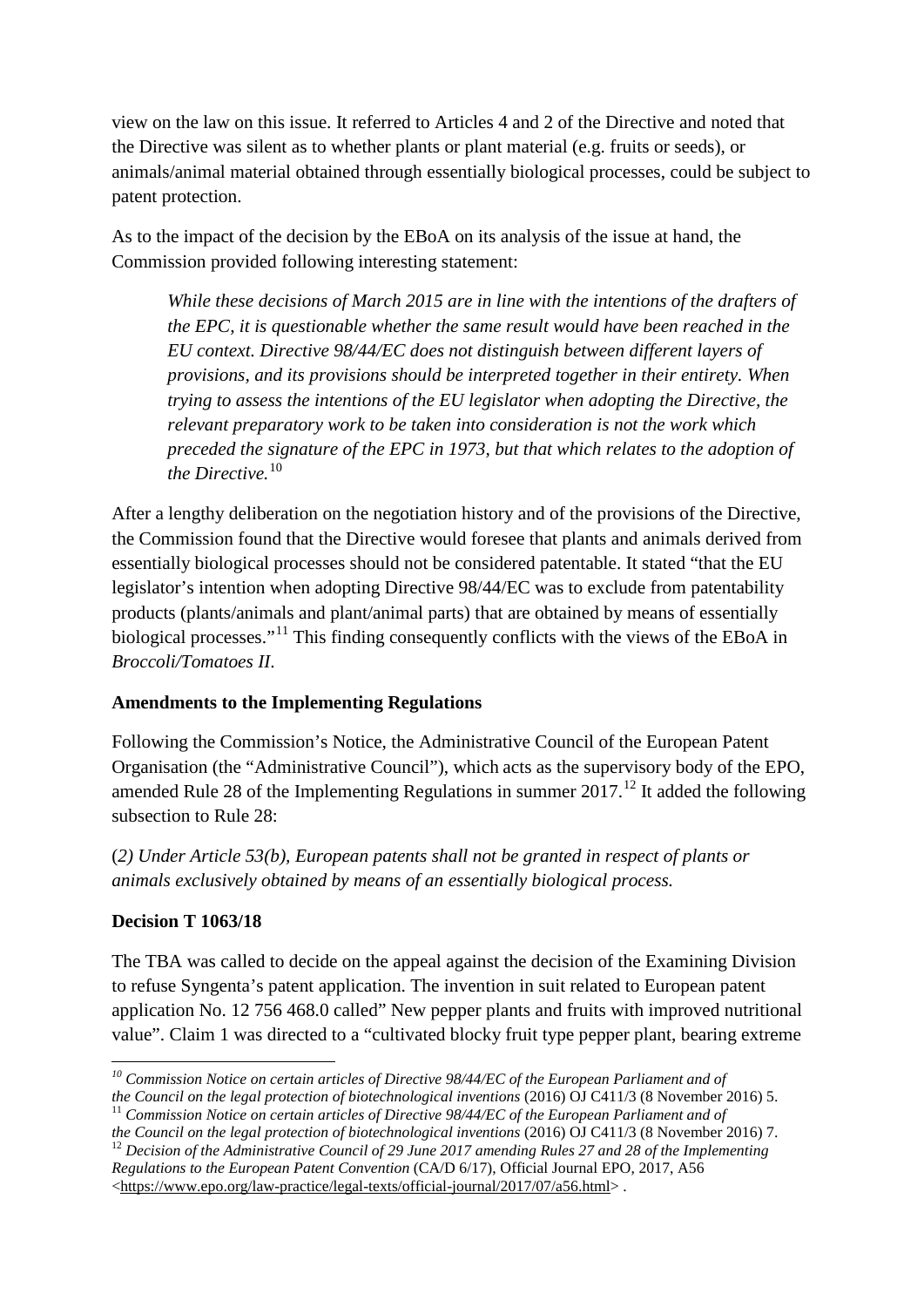dark green color at immature harvestable stage". The Examining Division, however, concluded that claims 1 and 2 would fall within the exception to patentability Article 53(b) of the EPC and Rule 28(2) of the EPC and consequently refused the application.

Syngenta appealed against the decision of the Examining Division and based its appeal on the fact "that Rule 28(2) EPC was in contradiction to Article 53(b) EPC as interpreted by the Enlarged Board of Appeal in its decisions G 2/12 and G 2/13."[13](#page-3-0) The TBA agreed since it could not "deduce from decisions G 2/12 and G 2/13 any other interpretation of Article 53(b) EPC than that plants are not excluded from patentability, even if they can only be obtained by an essentially biological process."<sup>[14](#page-3-1)</sup> Pursuant to Article 164(2) of the EPC,<sup>[15](#page-3-2)</sup> which regulates conflicting interpretations, this would mean that text of the EPC would prevail over that of the Implementing Regulations which would make the newly amended Rule void. The TBA found that the Administrative Council would not have the legal power to amend the text of the EPC through the Implementing Rules:

*the Administrative Council is not, in the light of Articles 33(1)(b) and 35(3) EPC, competent to amend the Convention, here Article 53(b) EPC, by amendment of the Implementing Regulations, here Rule 28(2) EPC*. [16](#page-3-3)

Furthermore, the interpretation given by the EBoA of the EPC would be de facto binding on the TBA.<sup>[17](#page-3-4)</sup> Where a Board of Appeal would consider it necessary to deviate from the EBoA's interpretation provided in an earlier decision, it should refer the question to the EBoA pursuant to Article 21 of the *Rules of Procedure of the Boards of Appeal*. Indeed, Article 112 (1)(a) of the EPC permits this where there is doubt on "a point of law of fundamental importance" or where there is need to ensure the uniform application of the law. With regards to the Commission's Notice, the Board noted that it would have no legal authority. Within the EU framework a binding interpretation on provisions of EU law such as the as the Directive would have to be decided in the last instance by the Court of Justice of the European Union  $("CJEU")$ .<sup>[18](#page-3-5)</sup>

#### **Referral to the EBoA**

In its 159<sup>th</sup> meeting in March 2019, the Administrative Council decided that decision T 1063/18 should be referred to the EBoA in order to end the uncertainty raised. This should be conducted by means of a referral by the EPO President pursuant to Article 112(1)(b) of the EPC.

<span id="page-3-1"></span><span id="page-3-0"></span><sup>&</sup>lt;sup>13</sup> T 1063/18 (5 December 2018), 1.<br><sup>14</sup> T 1063/18 (5 December 2018), 19.<br><sup>15</sup> Article 164 EPC:

<span id="page-3-2"></span>*Implementing Regulations and Protocols*

*<sup>(1)</sup> The Implementing Regulations, the Protocol on Recognition, the Protocol on Privileges and Immunities, the Protocol on Centralisation, the Protocol on the Interpretation of Article 69 and the Protocol on Staff Complement shall be integral parts of this Convention.* 

*<sup>(2)</sup> In case of conflict between the provisions of this Convention and those of the Implementing Regulations, the provisions of this Convention shall prevail.* <sup>16</sup> T 1063/18 (5 December 2018), 22.<br><sup>17</sup> T 1063/18 (5 December 2018), 20.<br><sup>18</sup> T 1063/18 (5 December 2018), 21.

<span id="page-3-4"></span><span id="page-3-3"></span>

<span id="page-3-5"></span>